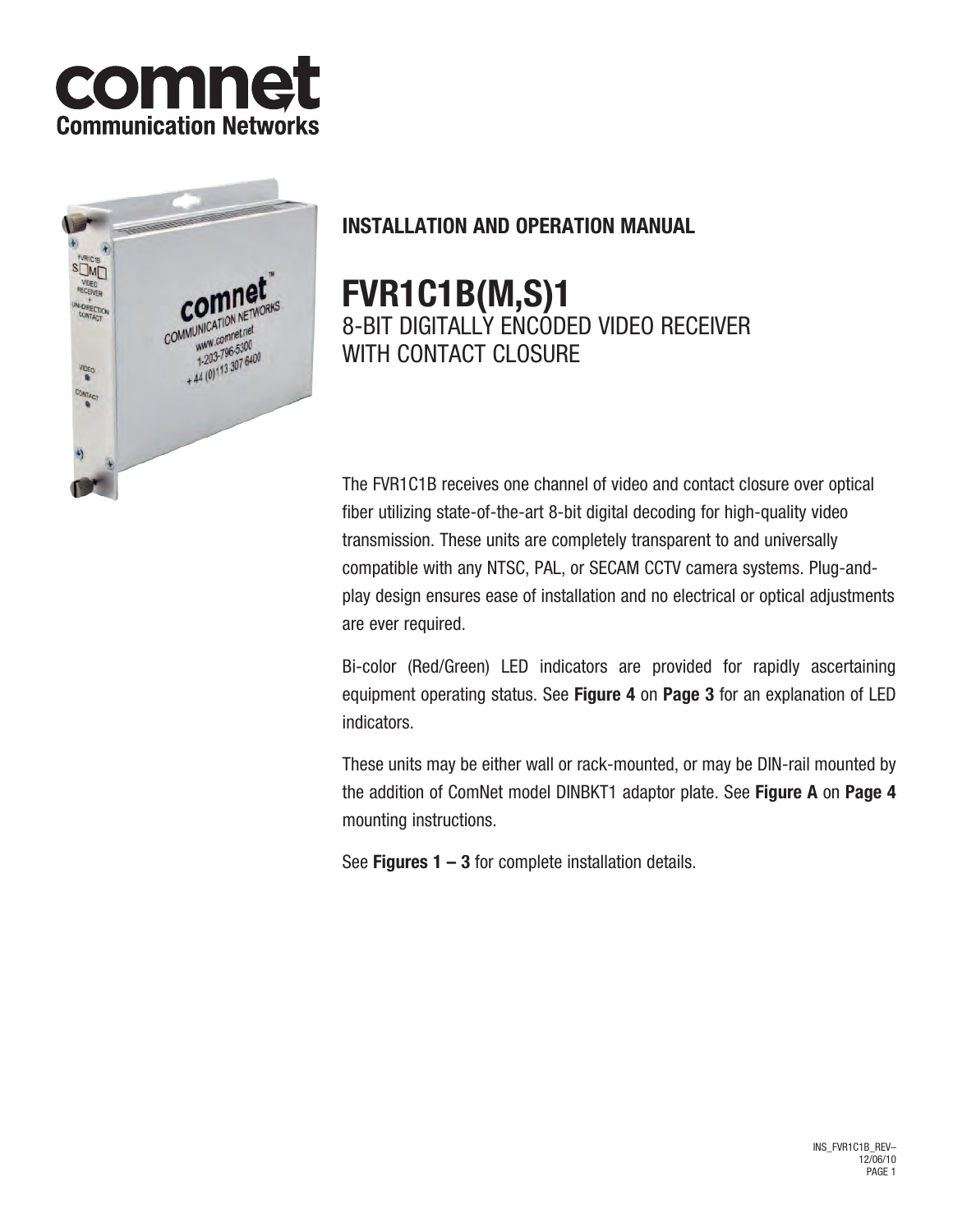### **FIGURE 1 – FVR1C1B1 RECEIVER**



### **FIGURE 3 – FVR1C1B1 RECEIVER**



**Tec h Support : 1.888.678.9427**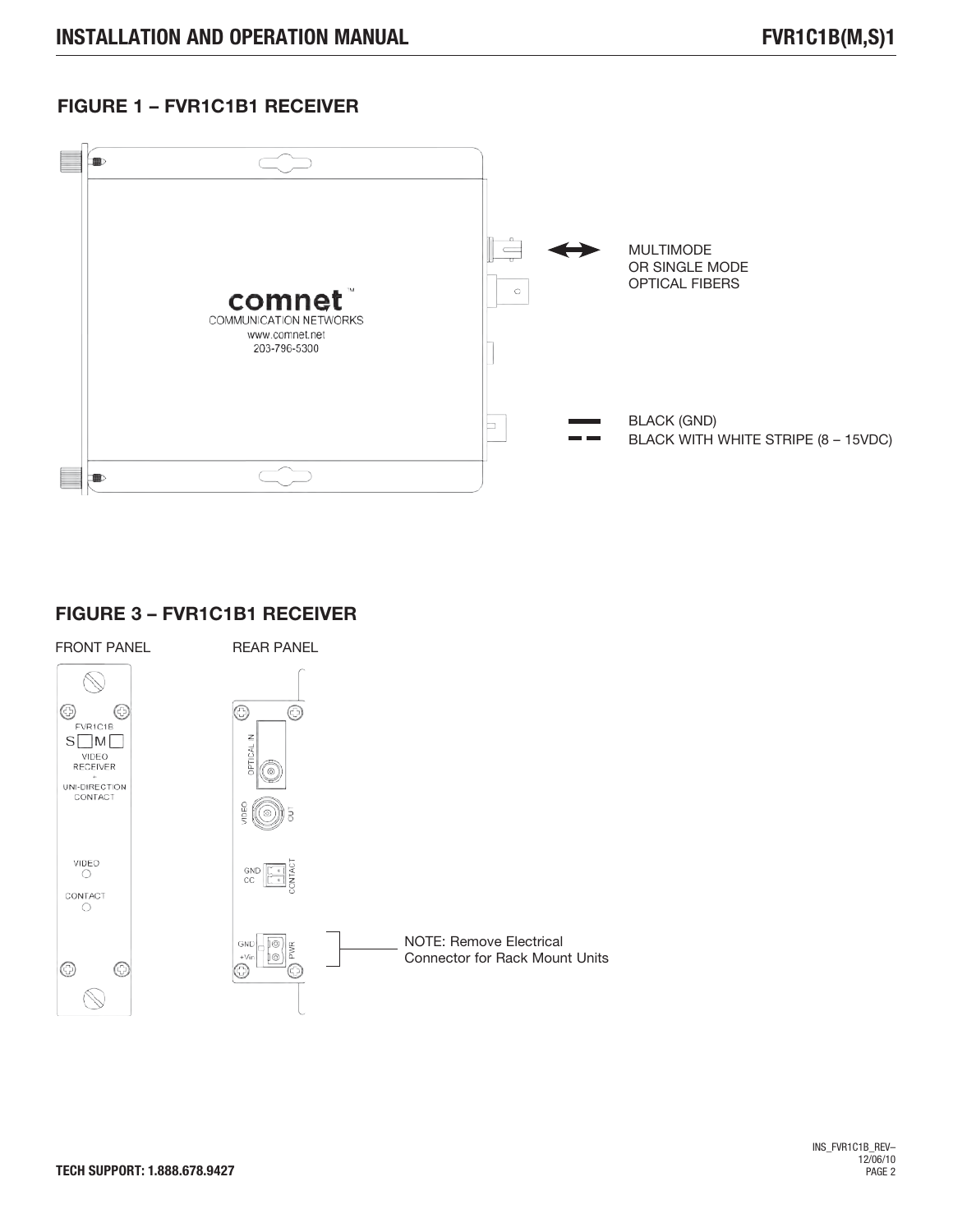# **FIGURE 3 – LED INDICATORS**

|              | <b>VIDEO</b>                             | <b>CONTACT</b>      |
|--------------|------------------------------------------|---------------------|
| <b>GREEN</b> | Video signal is present   Contact Closed |                     |
| <b>RED</b>   | No video signal is<br>present            |                     |
| IEE          |                                          | <b>Contact Open</b> |

## **FIGURE 4 – CONTACT SETTINGS**

Open Circuit ≤ 30 VDC Closed Current ≤ 500 mA